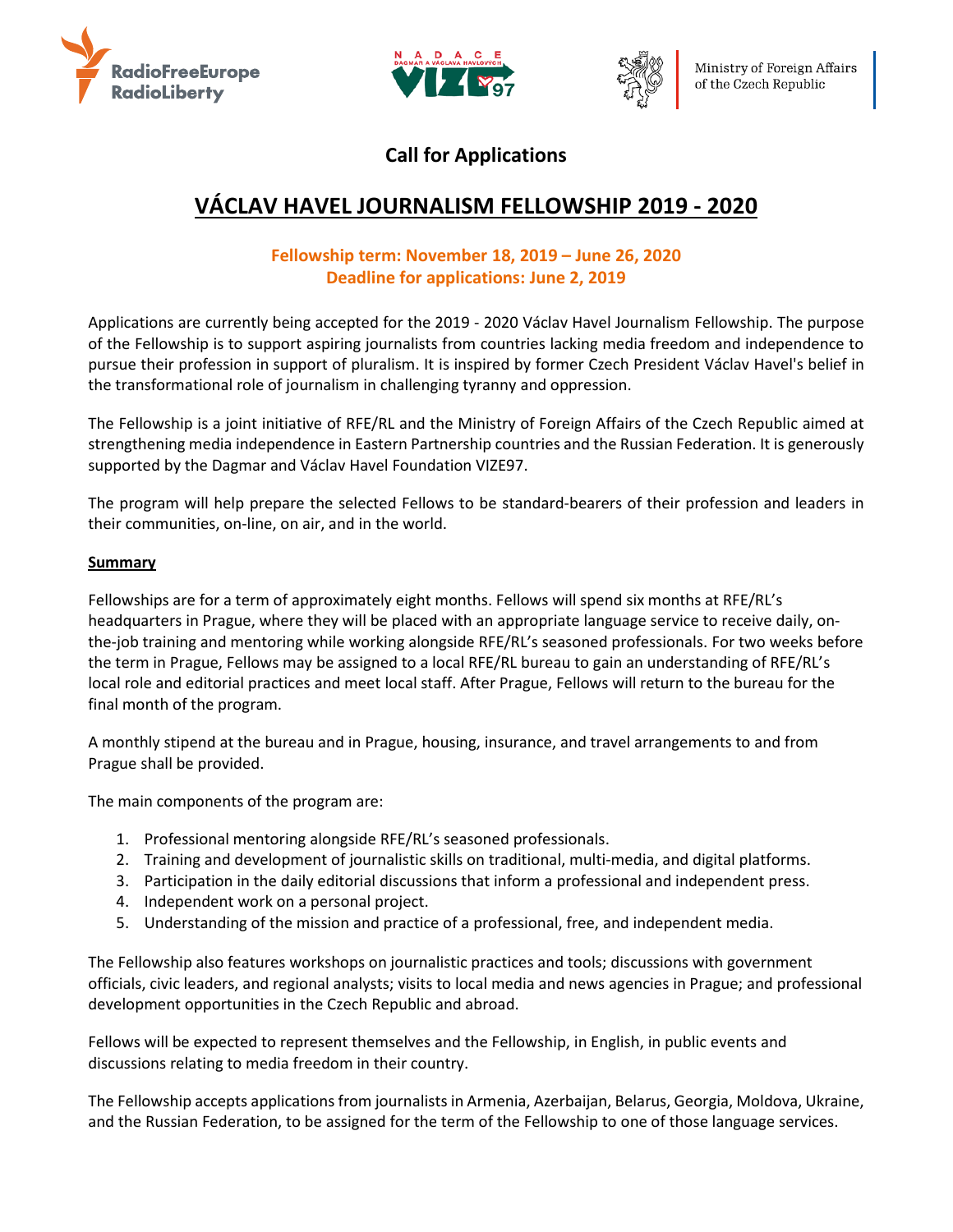In addition, applicants may apply specifically to be assigned for the term of the Fellowship to Current Time, the 24/7 Russian-language digital and TV network.

## **Application Instructions**

Fellowships are awarded on a competitive basis. Eligible applicants will be from an Eastern Partnership country or the Russian Federation; have a minimum of two years' experience working as a journalist in their native language; have a demonstrated commitment to journalism as a profession and RFE/RL's mission; and be proficient in English.

Applicants for a Fellowship position with Current Time must demonstrate native-level fluency in Russian, strong writing skills, and some TV and digital experience. They must indicate their wish to be assigned to Current Time in their application materials.

A complete application includes the following materials:

- $\Box$  Personal statement
- $\Box$  3 work samples
- $\Box$  2 letters of recommendation
- $\Box$  Curriculum Vitae, including current contact information
- $\Box$  Letter to Václav Havel

In addition, please let us know how you learned about the Fellowship (e.g., RFE/RL's website, Facebook, a professional or academic reference, etc.).

## **Application materials must be submitted in English.**

Candidates may be contacted and asked to participate in a telephone, Skype or in-person interview as part of the application process.

#### **PERSONAL STATEMENT**

Your personal statement is a very important part of your application, and will be thoroughly read and considered in the selection process. It should be written in English and not exceed 750 words. In your personal statement, please address your journalistic experience, including your reasons for pursuing journalism; the values and convictions that guide your work; experiences that have influenced your journalism; and what you hope to accomplish as a journalist. In addition, please explain your reasons for applying for the Václav Havel Journalism Fellowship and what you hope to gain from it. You are also encouraged to briefly describe your idea for a personal project.

#### **WORK SAMPLES**

Please attach 3 work samples, on any platform, demonstrating your best professional work. Two of the samples must have been published within the year of the Fellowship deadline. All samples must include a date and, if not in English, they must be accompanied by an English translation. In the case of video submissions, an English-language summary is sufficient. If translations are not your own, please state otherwise.